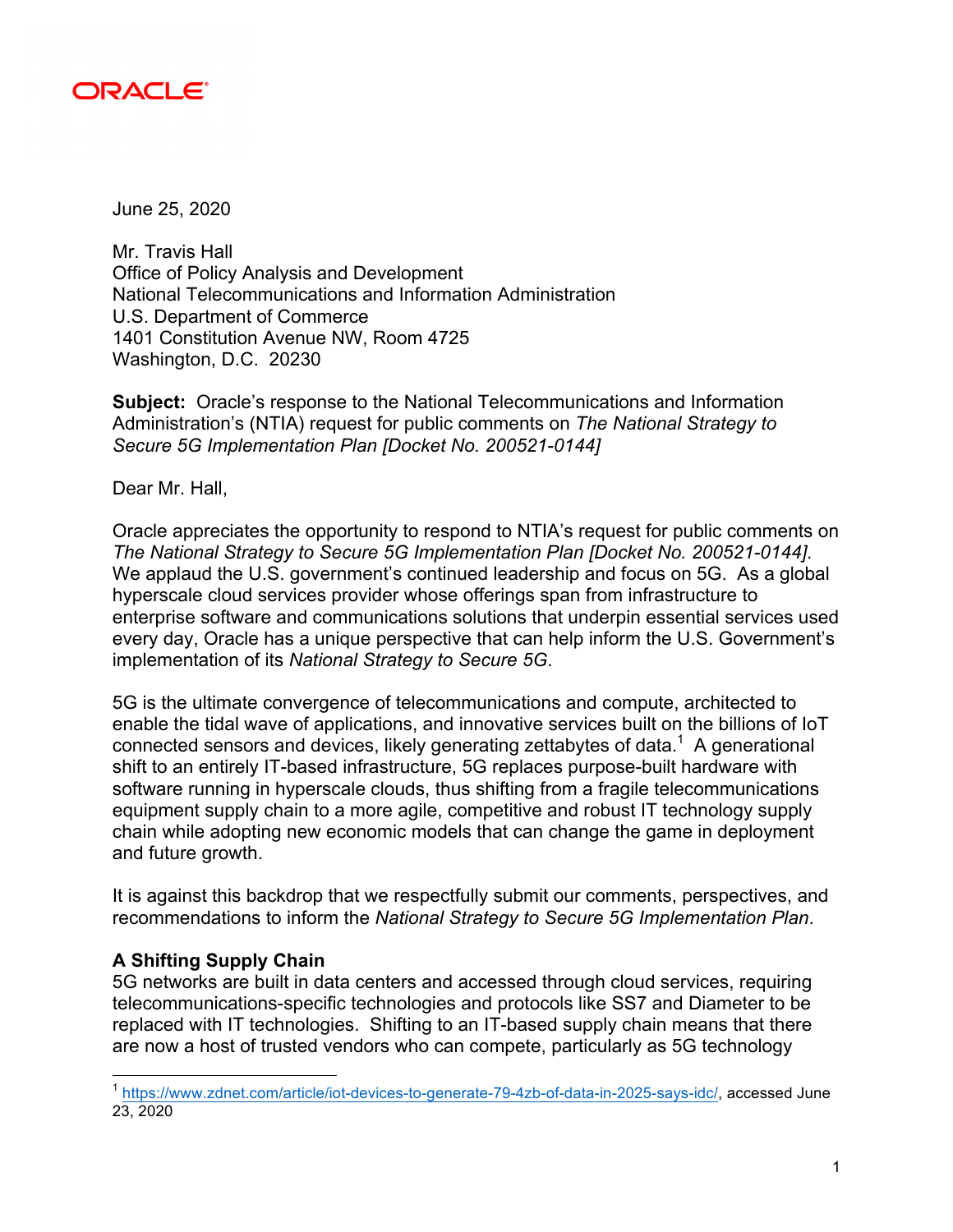

requirements fall in the sweet spot of the U.S. software and IT industry. The result, an agile, secure and diverse vendor ecosystem where carriers and enterprises have choice and competitive pricing.

We offer the following considerations:

- *Recognizing the critical role of software:* U.S. technology vendors are already providing cutting edge products across the 5G stack, particularly in the cloud. Built in the cloud, 5G allows for open and interoperable solutions that are powered by software, breaking the old model in which one vendor provides an end-to-end proprietary solution, locking in its customers. By using software to take over network elements that previously relied on proprietary hardware, 5G opens the door to increased market competition and more frequent innovation cycles, benefiting carriers and enterprises deploying 5G. We encourage the U.S. government to continue emphasizing and championing the critical role that software and the cloud play in 5G and ensure that initiatives consider more than just equipment.
- *Support open Radio Access Network (RAN) solutions:* Innovation and competition are occurring in the RAN space, with new market entrants offering innovative, open, interoperable software-based RAN products and services. Continuing to emphasize the role that software plays and incentivizing the use and deployment of standards-based open and interoperable software-based solutions will allow for new entrants to compete, fueling innovation, increasing market diversity, and driving down the cost of solutions. We point to initiatives such as the funding mechanisms established in accordance with Sec. 501, "Secure and Trusted Technology," of the Intelligence Authorization Act for FY2021. The resulting Funds would promote technology development – including software – and accelerate the development of open, standards-based interoperable solutions to enhance 5G competitiveness. Such an investment sends a clear signal to industry that the U.S. government believes these types of solutions are viable, helping to accelerate industry investment in developing these types of standards-based, open, interoperable and software-based solutions.
- *Recognize that 5G is access agnostic:* It is important to acknowledge that 5G is access agnostic. 5G is about delivering IoT services with massive connectivity, low latency, extended battery life, and supporting very small devices that do not require SIM cards. It is the 5G core that delivers this functionality, and cellular is just one method to access the core. Broadband, satellite, fixed line, cloud service providers can all access the core to deliver these services, expanding the ceiling of those who can enter the market. We encourage the U.S. government to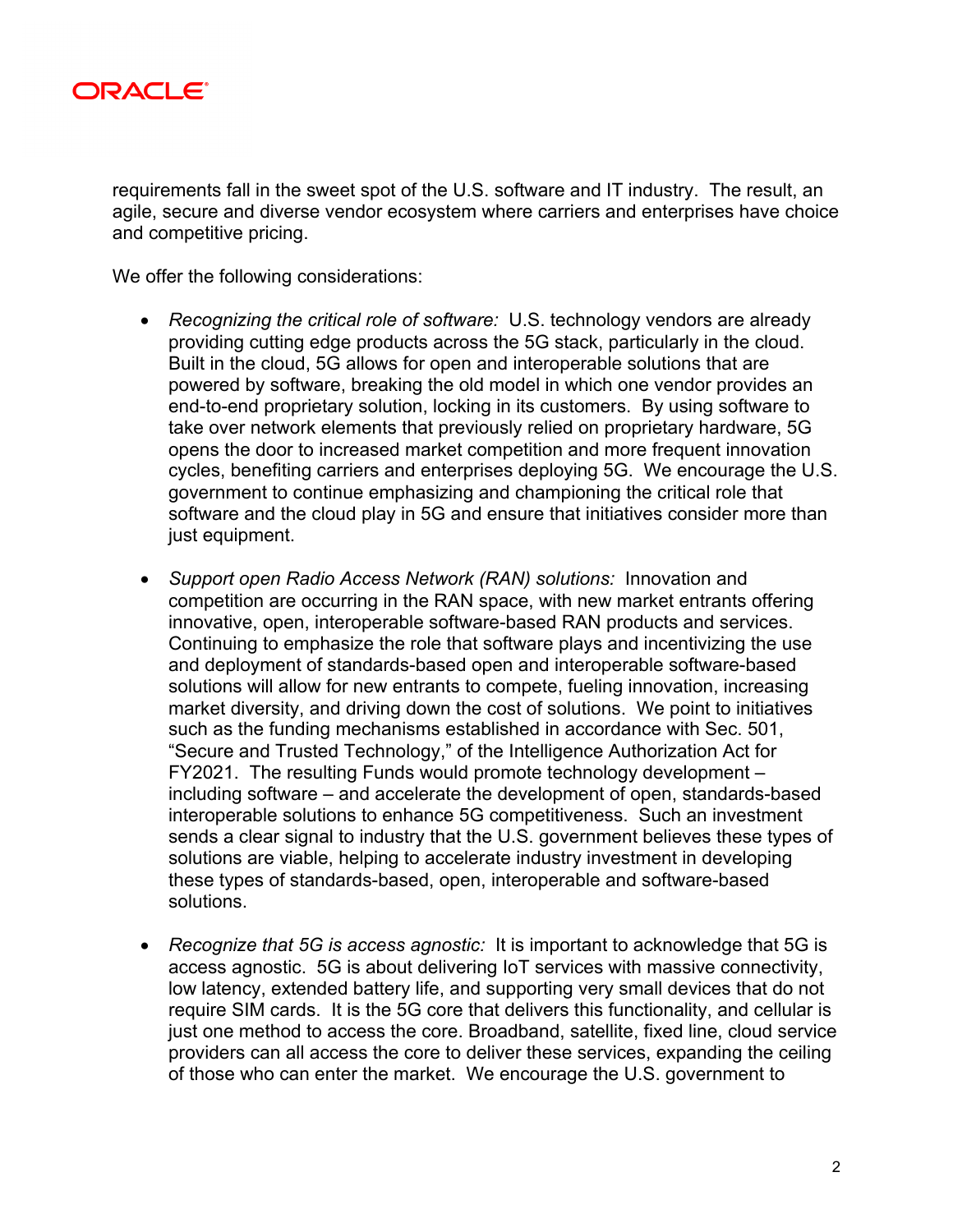

consider this point in its future work so as not to unnecessarily limit the solution space.

# **Prioritizing Applications**

Defining leadership in 5G according to infrastructure roll-out metrics is misleading. 5G was designed primarily to enable IoT and the many resulting applications, not for consumers to enjoy faster download speeds to their smartphones. A fully deployed, nation-wide 5G infrastructure is not a necessary precursor for innovation to occur; while carriers continue their infrastructure build out, enterprises are working in parallel with partners to deploy their own 5G networks, configuring and adapting them to meet the exact needs of 5G-enabled applications, which previous technologies like 4G or WiFi could not support. It is this 5G-enabled applications market opportunity that will promote adoption and drive competition, translating to U.S. leadership.

The U.S. government should prioritize and sponsor the development of 5G-enabled applications, spurring industry innovation, just as DARPA's grand challenges pushed the needle for autonomous vehicles. $2$  Specific recommendations include:

- *Champion use cases:* The U.S. government is in a unique position to drive innovators to focus on 5G-enabled applications, where the market opportunity and leadership stake is tremendous, with some estimates placing it at \$2.2 trillion USD. $3$  As nation-wide 5G infrastructure is being deployed, prioritizing the "what" gives us an opportunity to jumpstart the ecosystem that 5G and future generations enable. We strongly support the Department of Defense's approach in its 5G pilots, conducting large scale experimentation and prototyping. We encourage other departments and agencies to take a similar approach to work with industry and explore how 5G-enabled applications can help them meet their mission objectives.
- *Test ranges:* Test ranges provide useful environments to actually test 5G solutions and applications, turning the hypothetical to the real, and serve as a safe place to identify and resolve challenges that arise in delivering 5G applications including how integration works best. Such trials will also ensure that policy can be informed by the art of the possible, not the other way around. We encourage the U.S. government to consider broadening their use of test ranges in partnership with industry to test solutions.
- *Be clear but not overly prescriptive:* As departments and agencies release 5G related requests for information, prototypes, or proposals, we strongly encourage

 <sup>2</sup> https://www.darpa.mil/news-events/2014-03-13, accessed June 23, 2020

<sup>3</sup> https://www.gsma.com/wp-content/uploads/2019/04/The-5G-

Guide\_GSMA\_2019\_04\_29\_compressed.pdf, accessed June 23, 2020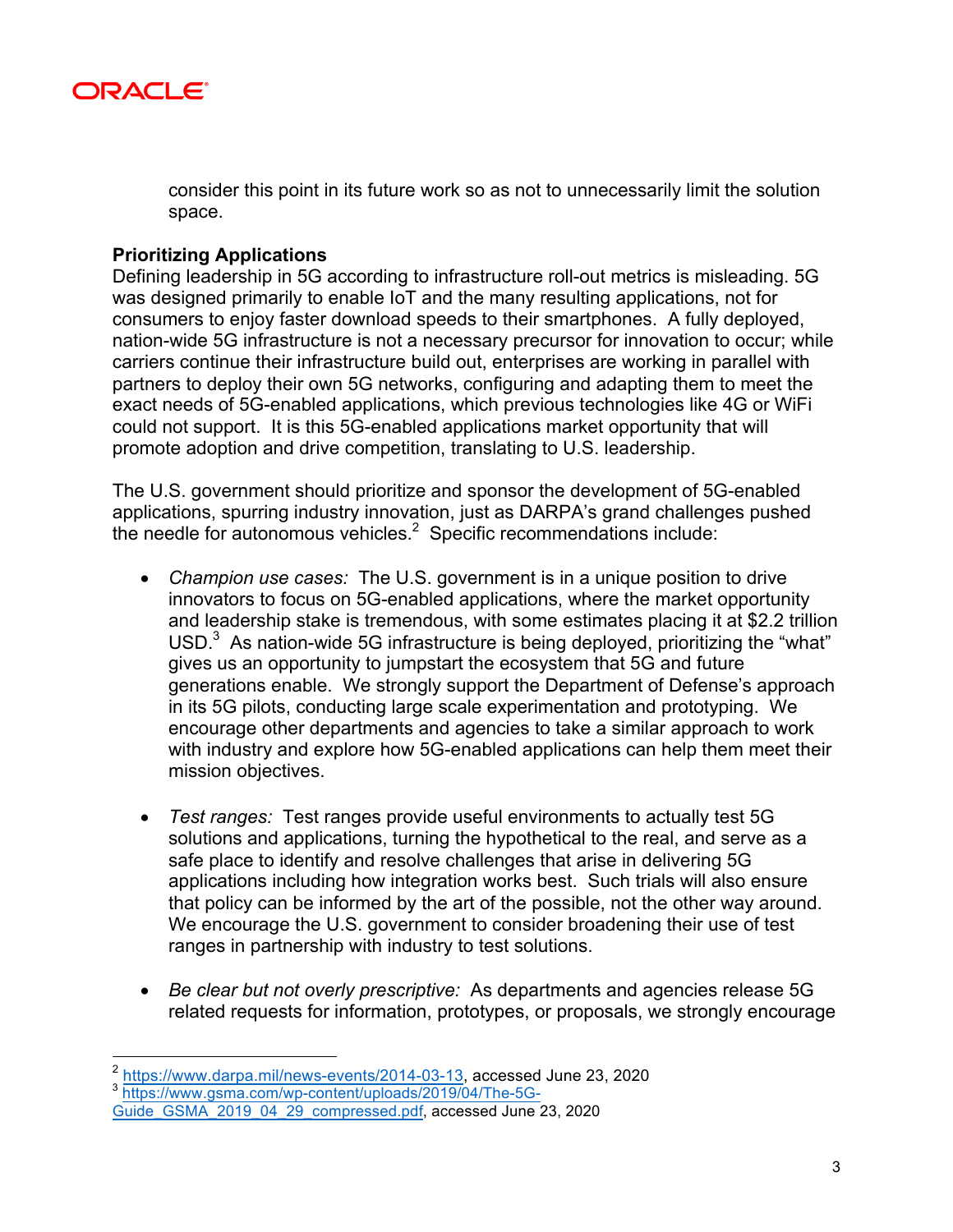

them to clearly describe what they would like to achieve in using 5G and enabled applications, but not be overly prescriptive on defining how industry should build their solutions as this unnecessarily limits choice. We urge caution that agencies not use overly restrictive language in requests, which could both risk alienating potential partners from even submitting a response or cause an evaluator to negatively assess an innovative proposal because it offered a unique approach that did not fit neatly into the stringent request language. We point to the State Department's recent "5G Clear Path" request for information<sup>4</sup> as a good example of clearly explaining the "what" but leaving the "how" to the responder's creativity and innovation.

# **5G Security and the Cloud**

5G's transition from purpose-built hardware to software and cloud presents a new opportunity to shift the security advantage. Built in the cloud, 5G inherits the cloud's scale, reliability and security, allowing capabilities to be rapidly deployed, scaled, and segmented with tailored security measures applied to each. Embedded artificial intelligence and machine learning capabilities can autonomously prevent, detect, respond to, and predict sophisticated threats. As the network functions are carried out in software, there are additional tools such as network slicing, containerization, and zero-trust software defined perimeters to further enhance security. Additionally, because 5G is an IT-based infrastructure, the supply chain shifts from a fragile telecommunications equipment supply chain to an agile, secure, and diverse IT supply chain where there are many trusted vendors that can develop critical capabilities. We encourage the U.S. government to factor in these unique security attributes that can now be brought to bear in 5G technology.

### **Leveraging the Scale of the Cloud**

The underlying technology shift in 5G permits carriers and enterprises to apply the unique scale, performance, security, and economics of cloud business models. With 5G networks being built in data centers and accessed through cloud services, 5G service providers consume cloud resources as operating expenditures (OpEx), not capital expenditures (CapEx). Using this model, service providers of all types can recoup investments in infrastructure on a pay-as-you-go basis, ensuring the revenue model for new 5G applications can evolve in parallel with expenses. Technology providers already offer commercial cloud services at scale, at low cost, and are rapidly building new 5G applications to support carriers and enterprises. In other words, the entire ecosystem shifts to a pay-as-you-go model with the initial burden of the network core buildout largely moving from the carrier to the cloud provider. As future network services and features are likewise delivered by the 5G network "as a service," innovators can provide innumerable capabilities to end users, monetized by countless

 <sup>4</sup> Department of State RFI Notice ID 19AQMM20N1000 https://beta.sam.gov/opp/7596e843e6984ea8ac9eaf3c480132ea/view?keywords=19AQMM20N1000 %20&sort=-relevance&index=&is\_active=true&page=1, accessed June 23, 2020